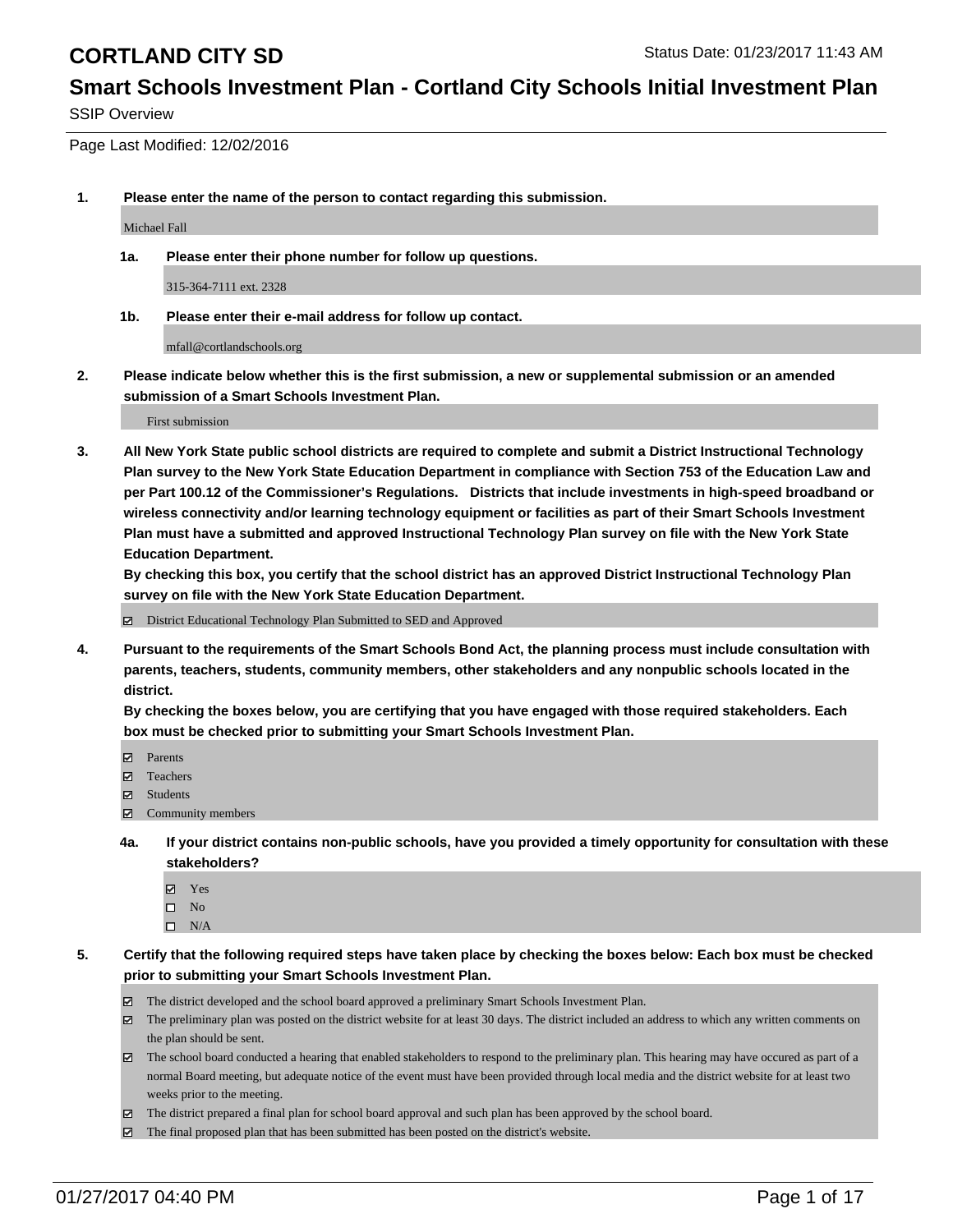#### **Smart Schools Investment Plan - Cortland City Schools Initial Investment Plan**

SSIP Overview

Page Last Modified: 12/02/2016

**5a. Please upload the proposed Smart Schools Investment Plan (SSIP) that was posted on the district's website, along with any supporting materials. Note that this should be different than your recently submitted Educational Technology Survey. The Final SSIP, as approved by the School Board, should also be posted on the website and remain there during the course of the projects contained therein.**

Smart Schools Investment Plan (1).pdf

**5b. Enter the webpage address where the final Smart Schools Investment Plan is posted. The Plan should remain posted for the life of the included projects.**

http://www.cortlandschools.org/teacherpage.cfm?teacher=796

**6. Please enter an estimate of the total number of students and staff that will benefit from this Smart Schools Investment Plan based on the cumulative projects submitted to date.**

3,000

- **7. An LEA/School District may partner with one or more other LEA/School Districts to form a consortium to pool Smart Schools Bond Act funds for a project that meets all other Smart School Bond Act requirements. Each school district participating in the consortium will need to file an approved Smart Schools Investment Plan for the project and submit a signed Memorandum of Understanding that sets forth the details of the consortium including the roles of each respective district.**
	- $\Box$  The district plans to participate in a consortium to partner with other school district(s) to implement a Smart Schools project.
- **8. Please enter the name and 6-digit SED Code for each LEA/School District participating in the Consortium.**

| <b>Partner LEA/District</b> | <b>ISED BEDS Code</b> |
|-----------------------------|-----------------------|
| (No Response)               | (No Response)         |

**9. Please upload a signed Memorandum of Understanding with all of the participating Consortium partners.**

(No Response)

**10. Your district's Smart Schools Bond Act Allocation is:**

\$2,270,295

**11. Enter the budget sub-allocations by category that you are submitting for approval at this time. If you are not budgeting SSBA funds for a category, please enter 0 (zero.) If the value entered is \$0, you will not be required to complete that survey question.**

|                                       | Sub-        |
|---------------------------------------|-------------|
|                                       | Allocations |
| School Connectivity                   | 375,000     |
| Connectivity Projects for Communities | O           |
| <b>Classroom Technology</b>           |             |
| Pre-Kindergarten Classrooms           |             |
| Replace Transportable Classrooms      |             |
| High-Tech Security Features           |             |
| Totals:                               | 375,000     |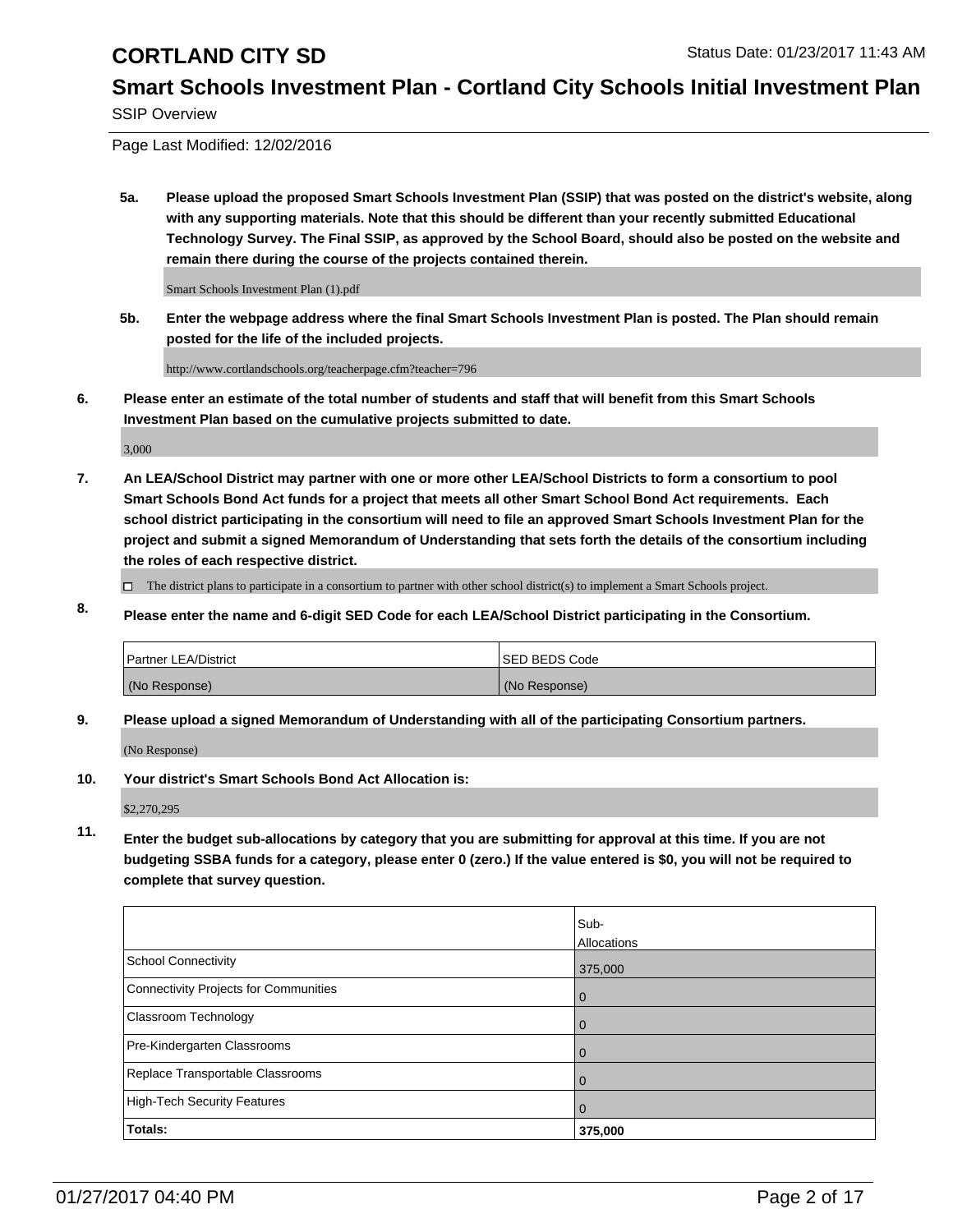### **Smart Schools Investment Plan - Cortland City Schools Initial Investment Plan**

School Connectivity

Page Last Modified: 12/02/2016

- **1. In order for students and faculty to receive the maximum benefit from the technology made available under the Smart Schools Bond Act, their school buildings must possess sufficient connectivity infrastructure to ensure that devices can be used during the school day. Smart Schools Investment Plans must demonstrate that:**
	- **sufficient infrastructure that meets the Federal Communications Commission's 100 Mbps per 1,000 students standard currently exists in the buildings where new devices will be deployed, or**
	- **is a planned use of a portion of Smart Schools Bond Act funds, or**
	- **is under development through another funding source.**

**Smart Schools Bond Act funds used for technology infrastructure or classroom technology investments must increase the number of school buildings that meet or exceed the minimum speed standard of 100 Mbps per 1,000 students and staff within 12 months. This standard may be met on either a contracted 24/7 firm service or a "burstable" capability. If the standard is met under the burstable criteria, it must be:**

**1. Specifically codified in a service contract with a provider, and**

**2. Guaranteed to be available to all students and devices as needed, particularly during periods of high demand, such as computer-based testing (CBT) periods.**

**Please describe how your district already meets or is planning to meet this standard within 12 months of plan submission.**

The Cortland City School District has contracted for a minimum speed of 325 Mbps through the CNYRIC via a CoSer agreement. The contracted speed meets the requirements set forth by SSBA requirements and that of the FCC E-rate modernization order. (Order ¶ 34-38) CECSD has a student enrollment count of 2,500.

*No waiver needed*

- **1a. If a district believes that it will be impossible to meet this standard within 12 months, it may apply for a waiver of this requirement, as described on the Smart Schools website. The waiver must be filed and approved by SED prior to submitting this survey.**
	- By checking this box, you are certifying that the school district has an approved waiver of this requirement on file with the New York State Education Department.

#### **2. Connectivity Speed Calculator (Required)**

|                  | Number of<br>Students | Multiply by<br>100 Kbps | Divide by 1000 Current Speed<br>lto Convert to<br>Required<br>Speed in Mb | lin Mb | Expected<br>Speed to be<br>Attained Within   Required<br>12 Months | Expected Date<br>lWhen<br>Speed Will be<br><b>Met</b> |
|------------------|-----------------------|-------------------------|---------------------------------------------------------------------------|--------|--------------------------------------------------------------------|-------------------------------------------------------|
| Calculated Speed | 2,500                 | 250,000                 | 250                                                                       | 325    | 325                                                                | 01/01/2016                                            |

#### **3. Describe how you intend to use Smart Schools Bond Act funds for high-speed broadband and/or wireless connectivity projects in school buildings.**

The Cortland Enlarged City School District will be using SSBA funds to replace existing 10/100 Mbps wireless access points. New access points, with 1000Base-T connectivity, will accommodate a greater number of students and significantly enhance wireless accessibility to district broadband. The district intends to utilize SSBA funding to procure gigabit capable access points with Wave 2 IEEE 802.11ac technology. Existing Cat6 cabling will facilitate access point power requirements along with bandwidth. Current Cat6 cable runs between data closets and access points are within the recommended 55 meters to support current and future bandwidth capacities.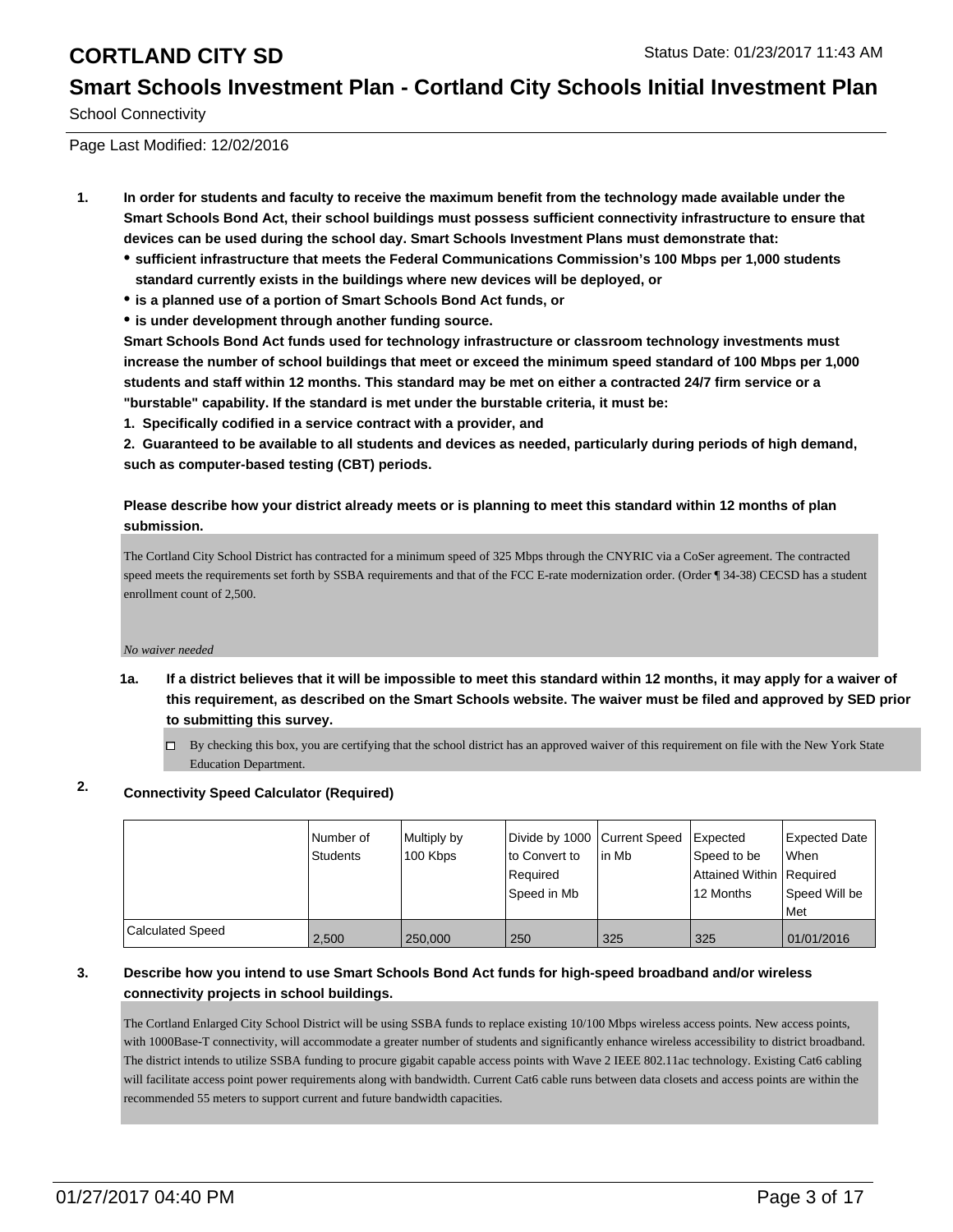### **Smart Schools Investment Plan - Cortland City Schools Initial Investment Plan**

School Connectivity

Page Last Modified: 12/02/2016

**4. Describe the linkage between the district's District Instructional Technology Plan and the proposed projects. (There should be a link between your response to this question and your response to Question 1 in Part E. Curriculum and Instruction "What are the district's plans to use digital connectivity and technology to improve teaching and learning?)**

The replacement of legacy Wireless Access Points (In place for 6+ years) will extend the wireless coverage area to include all educational spaces while increasing throughput by a multiple of 10. This upgrade will have an immediate impact on CECSD's campus wide 1:1 student device initiative as the delivery tool for curriculum, instruction, and conduit to worldwide information resources. Student tablets and laptops are the current means of transferring digital content between student and teacher. 21st century learning skills are driving the need for additional network capacity and connectivity. Wireless capacity and mobile learning devices work in tandem with a multitude of digital based curriculum options available to the classroom student and educators alike. Disseminating tasks, monitoring individual student progress, and performing ad-hoc formative assessments are made possible by bridging the gaps between technology and curriculum delivery.

The district direction includes, "Project Based Learning" and "Flipped Classroom" initiatives along with adopting G-Suite offerings. Supporting technologies rely on a robust wireless connection to allow Teachers to project wirelessly, monitor student screens, and take control when warranted. Wireless based technologies that rely on both hardware and software provide a controlled environment to keep students on task and deliver dynamic assessment.

**5. If the district wishes to have students and staff access the Internet from wireless devices within the school building, or in close proximity to it, it must first ensure that it has a robust Wi-Fi network in place that has sufficient bandwidth to meet user demand.**

#### **Please describe how you have quantified this demand and how you plan to meet this demand.**

Appropriate due diligence has been achieved through a manufacturer based evaluation pilot. Manufacturers of Aruba and Meraki wireless solutions have provided equipment to CECSD for the purposes of real time testing in a production environment. Each vendor supplied access points along with appropriate wireless controller offerings. Pilot equipment has been installed, operational, and in use for the past 30 days. The evaluation kits from both vendors have been allocated to areas identified as having the highest concentration of wireless access to district broadband.

CECSD successfully completed an infrastructure upgrade project during the summer of 2016. The upgrades included new fiber cabling, switches, and cores to facilitate 10Gps inter-connectivity between all district data closets. Specifically the PoE capable Gigabit switches in all data closets have enough port capacity to provide connections to all access points included within this investment plan. The upgraded infrastructure allows for future expandability to meet the upward trend for bandwidth capacity whether the connection is wireless or cabled.

The wireless upgrade plan affords CECSD the opportunity to upgrade existing access points throughout the district without the need for new cabling. All existing cabling will accommodate the exchange between new and old technologies. The plan allows for the addition of redundant wireless controllers, a RADIUS Identity server, and the appropriate control software to ensure broadband access in the district is safe and reliable for all appropriate stakeholders.

**6. As indicated on Page 5 of the guidance, the Office of Facilities Planning will have to conduct a preliminary review of all capital projects, including connectivity projects.**

**Please indicate on a separate row each project number given to you by the Office of Facilities Planning.**

Project Number

11-02-00-01-7-999-BA1

**7. Certain high-tech security and connectivity infrastructure projects may be eligible for an expedited review process as determined by the Office of Facilities Planning.**

#### **Was your project deemed eligible for streamlined review?**

Yes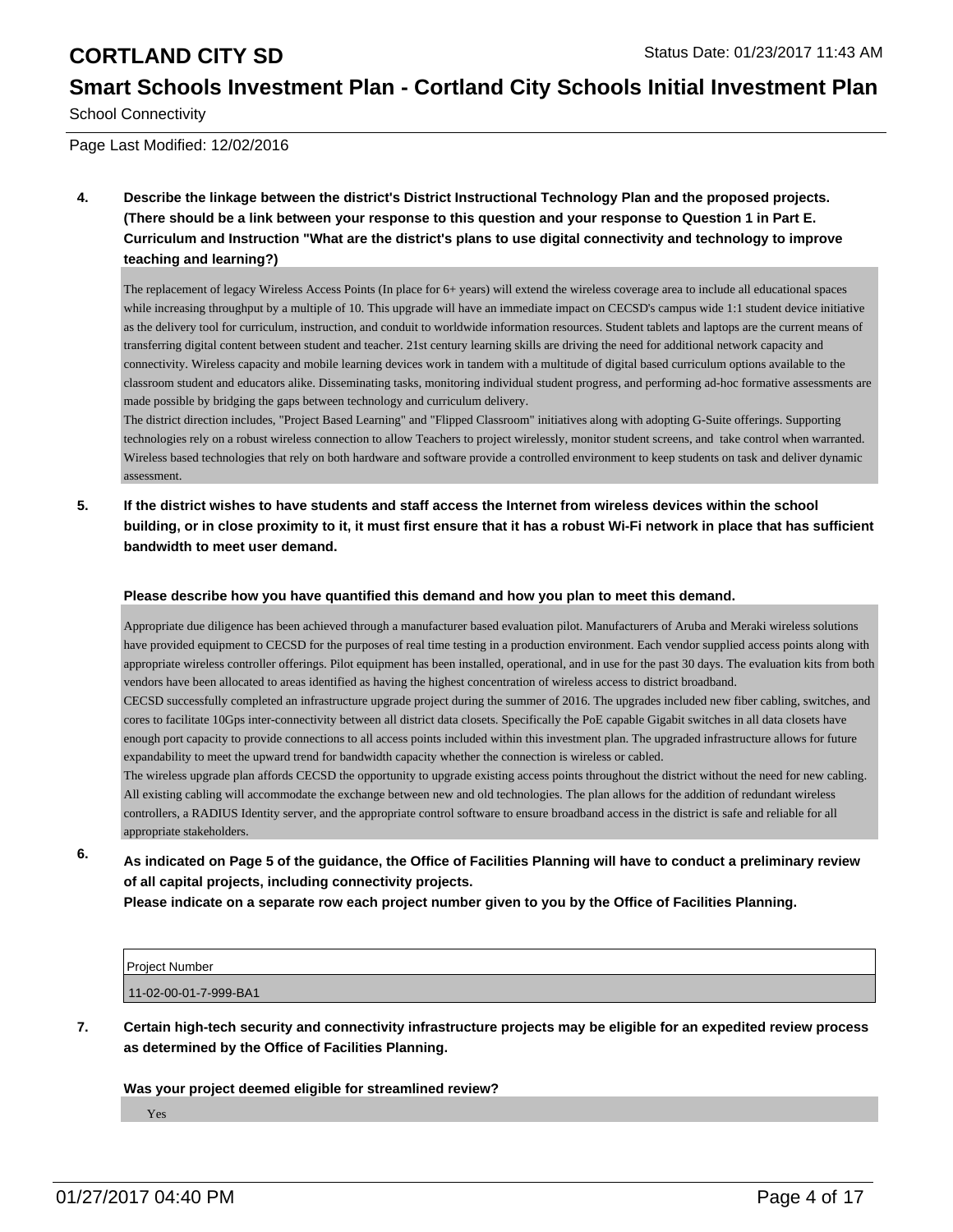#### **Smart Schools Investment Plan - Cortland City Schools Initial Investment Plan**

School Connectivity

Page Last Modified: 12/02/2016

**7a. Districts that choose the Streamlined Review Process will be required to certify that they have reviewed all installations with their licensed architect or engineer of record and provide that person's name and license number. The licensed professional must review the products and proposed method of installation prior to implementation and review the work during and after completion in order to affirm that the work was codecompliant, if requested.**

 $\boxtimes$  I certify that I have reviewed all installations with a licensed architect or engineer of record.

**8. Include the name and license number of the architect or engineer of record.**

| <sup>1</sup> Name | License Number |  |
|-------------------|----------------|--|
| Jason Benedict    | 312111         |  |

**9. If you are submitting an allocation for School Connectivity complete this table. Note that the calculated Total at the bottom of the table must equal the Total allocation for this category that you entered in the SSIP Overview overall budget.** 

|                                            | Sub-        |
|--------------------------------------------|-------------|
|                                            | Allocation  |
| Network/Access Costs                       | 355,400     |
| <b>Outside Plant Costs</b>                 | 0           |
| School Internal Connections and Components | 0           |
| <b>Professional Services</b>               | 0           |
| Testing                                    | $\mathbf 0$ |
| <b>Other Upfront Costs</b>                 | 0           |
| <b>Other Costs</b>                         | 19,600      |
| Totals:                                    | 375,000     |

**10. Please detail the type, quantity, per unit cost and total cost of the eligible items under each sub-category. This is especially important for any expenditures listed under the "Other" category. All expenditures must be eligible for tax-exempt financing to be reimbursed through the SSBA. Sufficient detail must be provided so that we can verify this is the case. If you have any questions, please contact us directly through smartschools@nysed.gov. NOTE: Wireless Access Points should be included in this category, not under Classroom Educational Technology, except those that will be loaned/purchased for nonpublic schools.**

| Select the allowable expenditure<br>type. | Item to be purchased               | Quantity | Cost per Item | <b>Total Cost</b> |
|-------------------------------------------|------------------------------------|----------|---------------|-------------------|
| Repeat to add another item under          |                                    |          |               |                   |
| each type.                                |                                    |          |               |                   |
| Network/Access Costs                      | Aruba AP-305 Access Point          | 200      | 795           | 159,000           |
| Network/Access Costs                      | Aruba AP315 Access Point           | 100      | 1.095         | 109.500           |
| Network/Access Costs                      | Aruba 7210 Access Point Conrtoller | 2        | 32,200        | 64,400            |
| Network/Access Costs                      | Aruba ClearPass Radius Server      |          | 22,500        | 22,500            |
| <b>Other Costs</b>                        | AirWave Network Control Console    | 400      | 49            | 19,600            |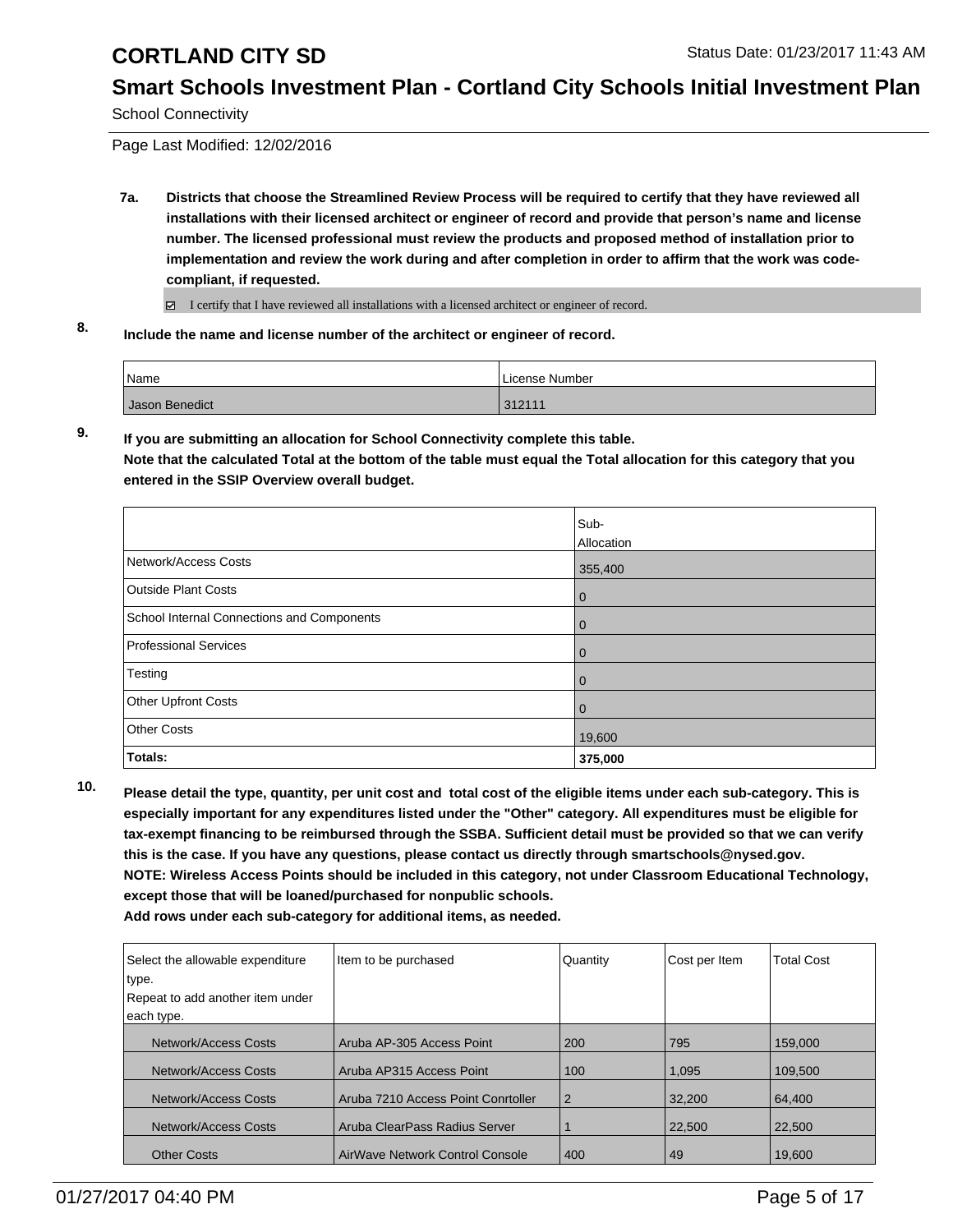#### **Smart Schools Investment Plan - Cortland City Schools Initial Investment Plan**

Community Connectivity (Broadband and Wireless)

**1. Describe how you intend to use Smart Schools Bond Act funds for high-speed broadband and/or wireless connectivity projects in the community.**

(No Response)

**2. Please describe how the proposed project(s) will promote student achievement and increase student and/or staff access to the Internet in a manner that enhances student learning and/or instruction outside of the school day and/or school building.**

(No Response)

**3. Community connectivity projects must comply with all the necessary local building codes and regulations (building and related permits are not required prior to plan submission).**

 $\Box$  I certify that we will comply with all the necessary local building codes and regulations.

**4. Please describe the physical location of the proposed investment.**

(No Response)

**5. Please provide the initial list of partners participating in the Community Connectivity Broadband Project, along with their Federal Tax Identification (Employer Identification) number.**

| <b>Project Partners</b> | Federal ID#   |
|-------------------------|---------------|
| (No Response)           | (No Response) |

**6. If you are submitting an allocation for Community Connectivity, complete this table.**

**Note that the calculated Total at the bottom of the table must equal the Total allocation for this category that you entered in the SSIP Overview overall budget.**

|                                    | Sub-Allocation |
|------------------------------------|----------------|
| Network/Access Costs               | (No Response)  |
| <b>Outside Plant Costs</b>         | (No Response)  |
| <b>Tower Costs</b>                 | (No Response)  |
| <b>Customer Premises Equipment</b> | (No Response)  |
| Professional Services              | (No Response)  |
| Testing                            | (No Response)  |
| <b>Other Upfront Costs</b>         | (No Response)  |
| <b>Other Costs</b>                 | (No Response)  |
| Totals:                            | 0              |

**7. Please detail the type, quantity, per unit cost and total cost of the eligible items under each sub-category. This is especially important for any expenditures listed under the "Other" category. All expenditures must be capital-bond eligible to be reimbursed through the SSBA. If you have any questions, please contact us directly through smartschools@nysed.gov.**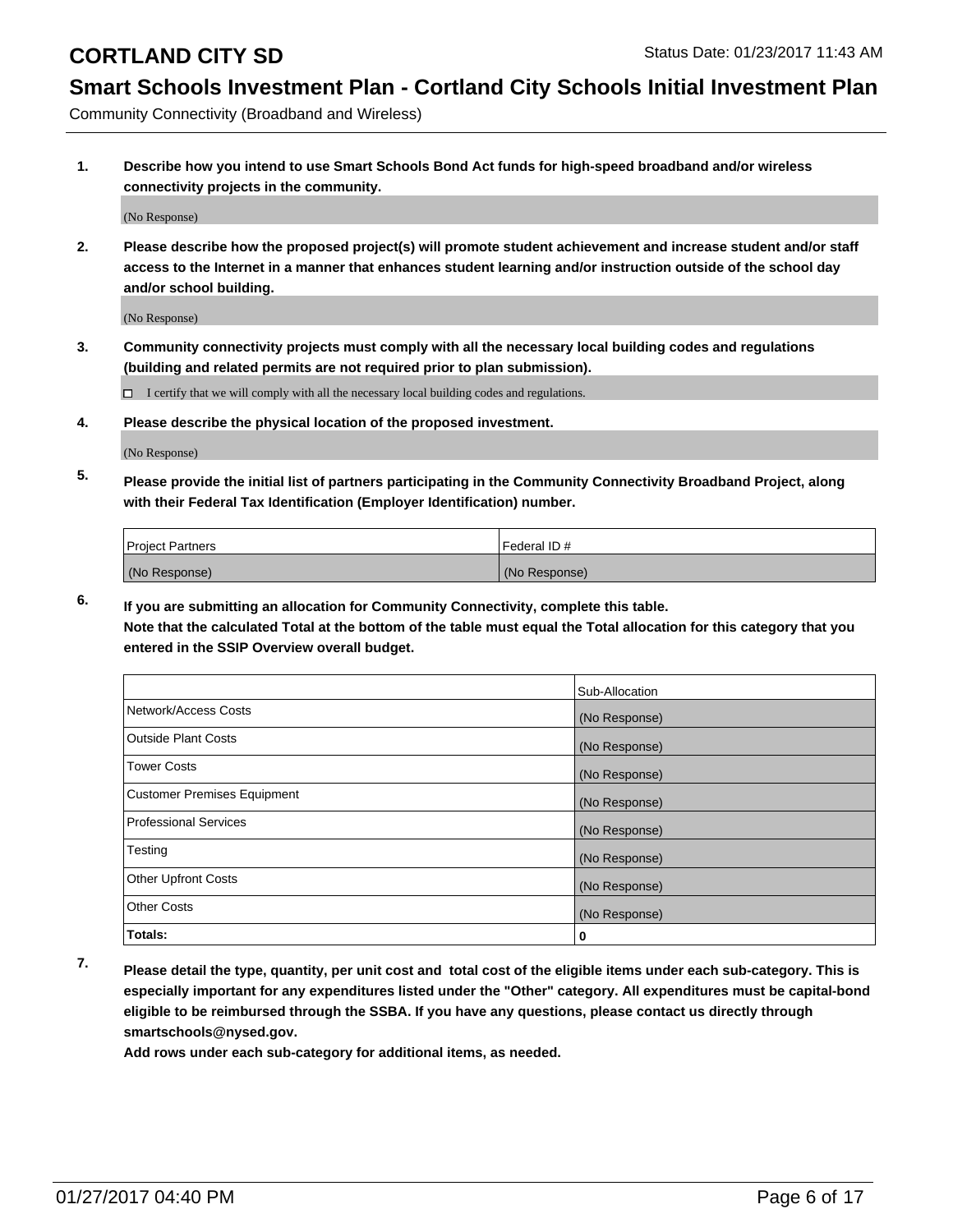## **Smart Schools Investment Plan - Cortland City Schools Initial Investment Plan**

Community Connectivity (Broadband and Wireless)

| Select the allowable expenditure | Item to be purchased | Quantity      | Cost per Item | <b>Total Cost</b> |
|----------------------------------|----------------------|---------------|---------------|-------------------|
| ∣type.                           |                      |               |               |                   |
| Repeat to add another item under |                      |               |               |                   |
| each type.                       |                      |               |               |                   |
| (No Response)                    | (No Response)        | (No Response) | (No Response) | (No Response)     |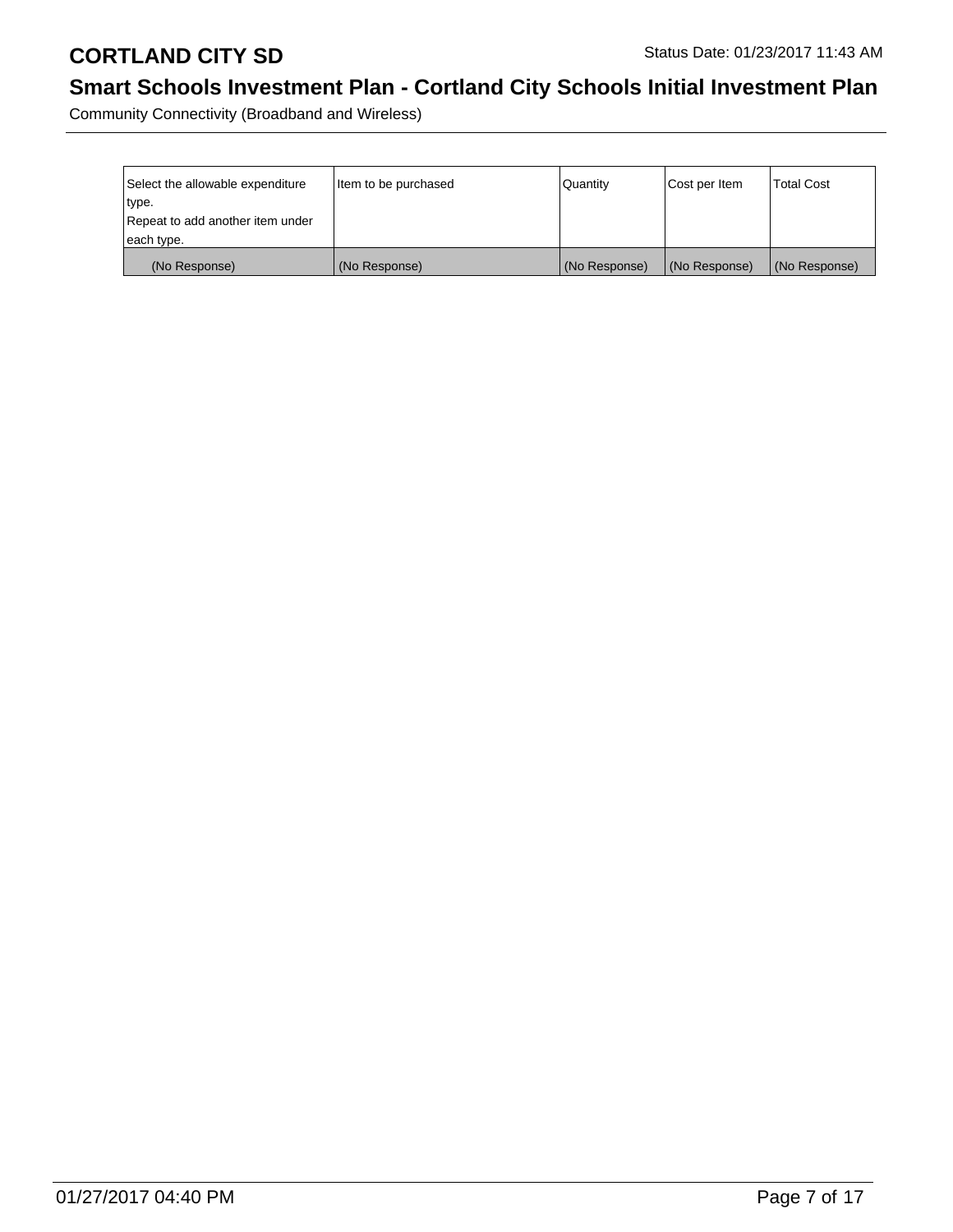#### **Smart Schools Investment Plan - Cortland City Schools Initial Investment Plan**

Classroom Learning Technology

Page Last Modified: 11/28/2016

**1. In order for students and faculty to receive the maximum benefit from the technology made available under the Smart Schools Bond Act, their school buildings must possess sufficient connectivity infrastructure to ensure that devices can be used during the school day. Smart Schools Investment Plans must demonstrate that sufficient infrastructure that meets the Federal Communications Commission's 100 Mbps per 1,000 students standard currently exists in the buildings where new devices will be deployed, or is a planned use of a portion of Smart Schools Bond Act funds, or is under development through another funding source.**

**Smart Schools Bond Act funds used for technology infrastructure or classroom technology investments must increase the number of school buildings that meet or exceed the minimum speed standard of 100 Mbps per 1,000 students and staff within 12 months. This standard may be met on either a contracted 24/7 firm service or a "burstable" capability. If the standard is met under the burstable criteria, it must be:**

**1. Specifically codified in a service contract with a provider, and**

**2. Guaranteed to be available to all students and devices as needed, particularly during periods of high demand, such as computer-based testing (CBT) periods.**

**Please describe how your district already meets or is planning to meet this standard within 12 months of plan submission.**

(No Response)

- **1a. If a district believes that it will be impossible to meet this standard within 12 months, it may apply for a waiver of this requirement, as described on the Smart Schools website. The waiver must be filed and approved by SED prior to submitting this survey.**
	- $\Box$  By checking this box, you are certifying that the school district has an approved waiver of this requirement on file with the New York State Education Department.
- **2. Connectivity Speed Calculator (Required)**

|                         | Number of<br>Students | Multiply by<br>100 Kbps | Divide by 1000 Current Speed<br>to Convert to<br>Reauired<br>Speed in Mb | lin Mb           | <b>Expected</b><br>Speed to be<br>Attained Within Required<br>12 Months | <b>Expected Date</b><br>l When<br>Speed Will be<br>l Met |
|-------------------------|-----------------------|-------------------------|--------------------------------------------------------------------------|------------------|-------------------------------------------------------------------------|----------------------------------------------------------|
| <b>Calculated Speed</b> | (No<br>Response)      | (No Response)           | (No<br>Response)                                                         | (No<br>Response) | (No<br>Response)                                                        | l (No<br>Response)                                       |

**3. If the district wishes to have students and staff access the Internet from wireless devices within the school building, or in close proximity to it, it must first ensure that it has a robust Wi-Fi network in place that has sufficient bandwidth to meet user demand.**

**Please describe how you have quantified this demand and how you plan to meet this demand.**

(No Response)

**4. All New York State public school districts are required to complete and submit an Instructional Technology Plan survey to the New York State Education Department in compliance with Section 753 of the Education Law and per Part 100.12 of the Commissioner's Regulations.**

**Districts that include educational technology purchases as part of their Smart Schools Investment Plan must have a submitted and approved Instructional Technology Plan survey on file with the New York State Education Department.**

By checking this box, you are certifying that the school district has an approved Instructional Technology Plan survey on file with the New York State Education Department.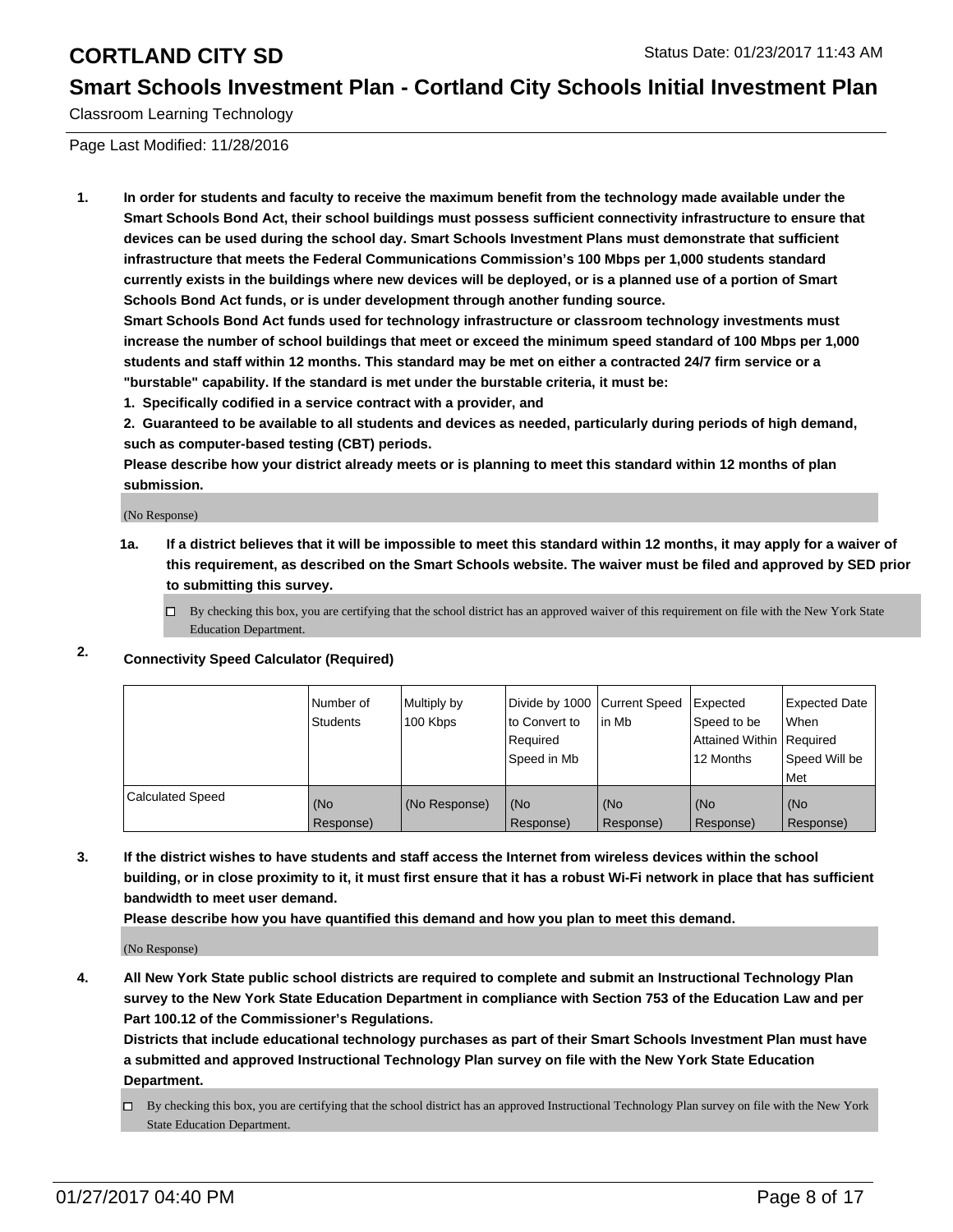#### **Smart Schools Investment Plan - Cortland City Schools Initial Investment Plan**

Classroom Learning Technology

Page Last Modified: 11/28/2016

**5. Describe the devices you intend to purchase and their compatibility with existing or planned platforms or systems. Specifically address the adequacy of each facility's electrical, HVAC and other infrastructure necessary to install and support the operation of the planned technology.**

(No Response)

- **6. Describe how the proposed technology purchases will:**
	- **> enhance differentiated instruction;**
	- **> expand student learning inside and outside the classroom;**
	- **> benefit students with disabilities and English language learners; and**
	- **> contribute to the reduction of other learning gaps that have been identified within the district.**

**The expectation is that districts will place a priority on addressing the needs of students who struggle to succeed in a rigorous curriculum. Responses in this section should specifically address this concern and align with the district's Instructional Technology Plan (in particular Question 2 of E. Curriculum and Instruction: "Does the district's instructional technology plan address the needs of students with disabilities to ensure equitable access to instruction, materials and assessments?" and Question 3 of the same section: "Does the district's instructional technology plan address the provision of assistive technology specifically for students with disabilities to ensure access to and participation in the general curriculum?"**

(No Response)

**7. Where appropriate, describe how the proposed technology purchases will enhance ongoing communication with parents and other stakeholders and help the district facilitate technology-based regional partnerships, including distance learning and other efforts.**

(No Response)

**8. Describe the district's plan to provide professional development to ensure that administrators, teachers and staff can employ the technology purchased to enhance instruction successfully.**

**Note: This response should be aligned and expanded upon in accordance with your district's response to Question 1 of F. Professional Development of your Instructional Technology Plan: "Please provide a summary of professional development offered to teachers and staff, for the time period covered by this plan, to support technology to enhance teaching and learning. Please include topics, audience and method of delivery within your summary."**

(No Response)

- **9. Districts must contact the SUNY/CUNY teacher preparation program that supplies the largest number of the district's new teachers to request advice on innovative uses and best practices at the intersection of pedagogy and educational technology.**
	- By checking this box, you certify that you have contacted the SUNY/CUNY teacher preparation program that supplies the largest number of your new teachers to request advice on these issues.
	- **9a. Please enter the name of the SUNY or CUNY Institution that you contacted.**

(No Response)

**9b. Enter the primary Institution phone number.**

(No Response)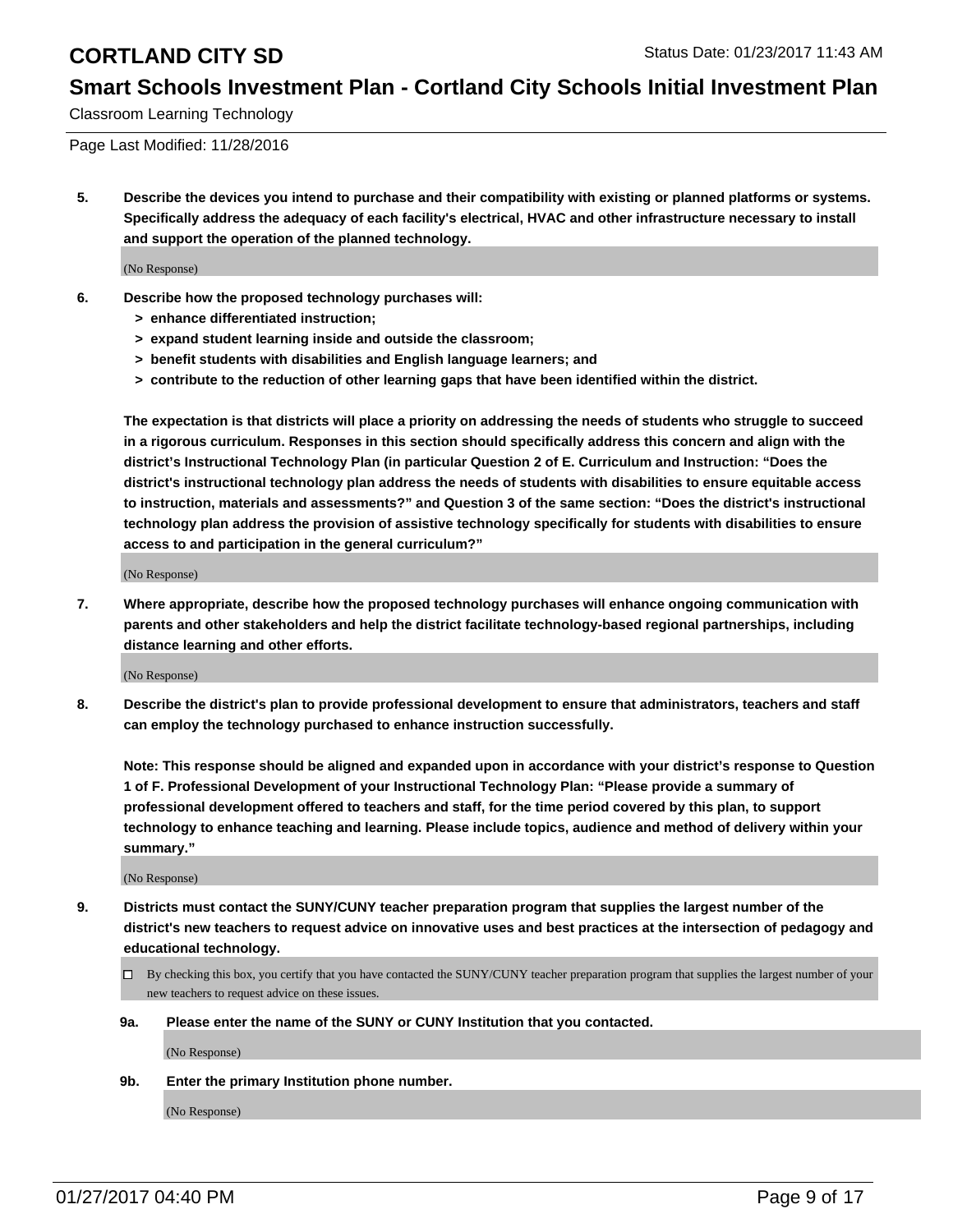#### **Smart Schools Investment Plan - Cortland City Schools Initial Investment Plan**

Classroom Learning Technology

Page Last Modified: 11/28/2016

**9c. Enter the name of the contact person with whom you consulted and/or will be collaborating with on innovative uses of technology and best practices.**

(No Response)

**10. A district whose Smart Schools Investment Plan proposes the purchase of technology devices and other hardware must account for nonpublic schools in the district.**

**Are there nonpublic schools within your school district?**

Yes

 $\square$  No

**11. Nonpublic Classroom Technology Loan Calculator**

**The Smart Schools Bond Act provides that any Classroom Learning Technology purchases made using Smart Schools funds shall be lent, upon request, to nonpublic schools in the district. However, no school district shall be required to loan technology in amounts greater than the total obtained and spent on technology pursuant to the Smart Schools Bond Act and the value of such loan may not exceed the total of \$250 multiplied by the nonpublic school enrollment in the base year at the time of enactment.**

**See:**

**http://www.p12.nysed.gov/mgtserv/smart\_schools/docs/Smart\_Schools\_Bond\_Act\_Guidance\_04.27.15\_Final.pdf.**

|                                       | 1. Classroom<br>Technology<br>Sub-allocation | l 2. Public<br>Enrollment<br>$(2014 - 15)$ | 3. Nonpublic<br>Enrollment<br>$(2014 - 15)$                                                   | l 4. Sum of<br>l Public and<br>l Nonpublic<br>Enrollment | 5. Total Per<br>Pupil Sub-<br>lallocation | 6. Total<br>Nonpublic Loan<br>Amount |
|---------------------------------------|----------------------------------------------|--------------------------------------------|-----------------------------------------------------------------------------------------------|----------------------------------------------------------|-------------------------------------------|--------------------------------------|
| Calculated Nonpublic Loan<br>  Amount |                                              |                                            | (No Response)   (No Response)   (No Response)   (No Response)   (No Response)   (No Response) |                                                          |                                           |                                      |

**12. To ensure the sustainability of technology purchases made with Smart Schools funds, districts must demonstrate a long-term plan to maintain and replace technology purchases supported by Smart Schools Bond Act funds. This sustainability plan shall demonstrate a district's capacity to support recurring costs of use that are ineligible for Smart Schools Bond Act funding such as device maintenance, technical support, Internet and wireless fees, maintenance of hotspots, staff professional development, building maintenance and the replacement of incidental items. Further, such a sustainability plan shall include a long-term plan for the replacement of purchased devices and equipment at the end of their useful life with other funding sources.**

 $\Box$  By checking this box, you certify that the district has a sustainability plan as described above.

**13. Districts must ensure that devices purchased with Smart Schools Bond funds will be distributed, prepared for use, maintained and supported appropriately. Districts must maintain detailed device inventories in accordance with generally accepted accounting principles.**

 $\Box$  By checking this box, you certify that the district has a distribution and inventory management plan and system in place.

**14. If you are submitting an allocation for Classroom Learning Technology complete this table. Note that the calculated Total at the bottom of the table must equal the Total allocation for this category that you entered in the SSIP Overview overall budget.**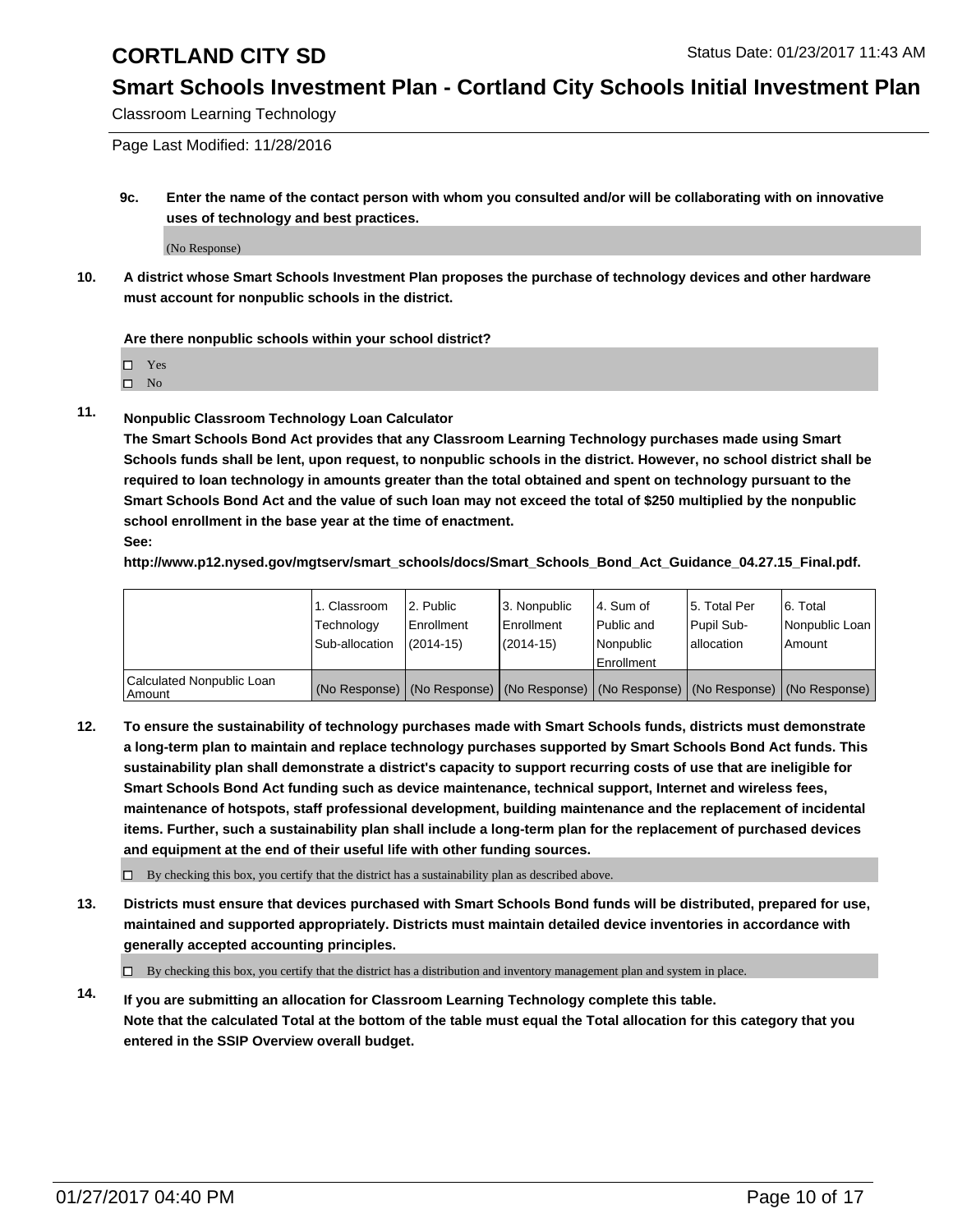#### **Smart Schools Investment Plan - Cortland City Schools Initial Investment Plan**

Classroom Learning Technology

Page Last Modified: 11/28/2016

|                          | Sub-Allocation |
|--------------------------|----------------|
| Interactive Whiteboards  | (No Response)  |
| <b>Computer Servers</b>  | (No Response)  |
| <b>Desktop Computers</b> | (No Response)  |
| <b>Laptop Computers</b>  | (No Response)  |
| <b>Tablet Computers</b>  | (No Response)  |
| <b>Other Costs</b>       | (No Response)  |
| Totals:                  | 0              |

**15. Please detail the type, quantity, per unit cost and total cost of the eligible items under each sub-category. This is especially important for any expenditures listed under the "Other" category. All expenditures must be capital-bond eligible to be reimbursed through the SSBA. If you have any questions, please contact us directly through smartschools@nysed.gov.**

**Please specify in the "Item to be Purchased" field which specific expenditures and items are planned to meet the district's nonpublic loan requirement, if applicable.**

**NOTE: Wireless Access Points that will be loaned/purchased for nonpublic schools should ONLY be included in this category, not under School Connectivity, where public school districts would list them.**

| Select the allowable expenditure | I Item to be Purchased | Quantity        | Cost per Item | <b>Total Cost</b> |
|----------------------------------|------------------------|-----------------|---------------|-------------------|
| ∣type.                           |                        |                 |               |                   |
| Repeat to add another item under |                        |                 |               |                   |
| each type.                       |                        |                 |               |                   |
| (No Response)                    | (No Response)          | l (No Response) | (No Response) | (No Response)     |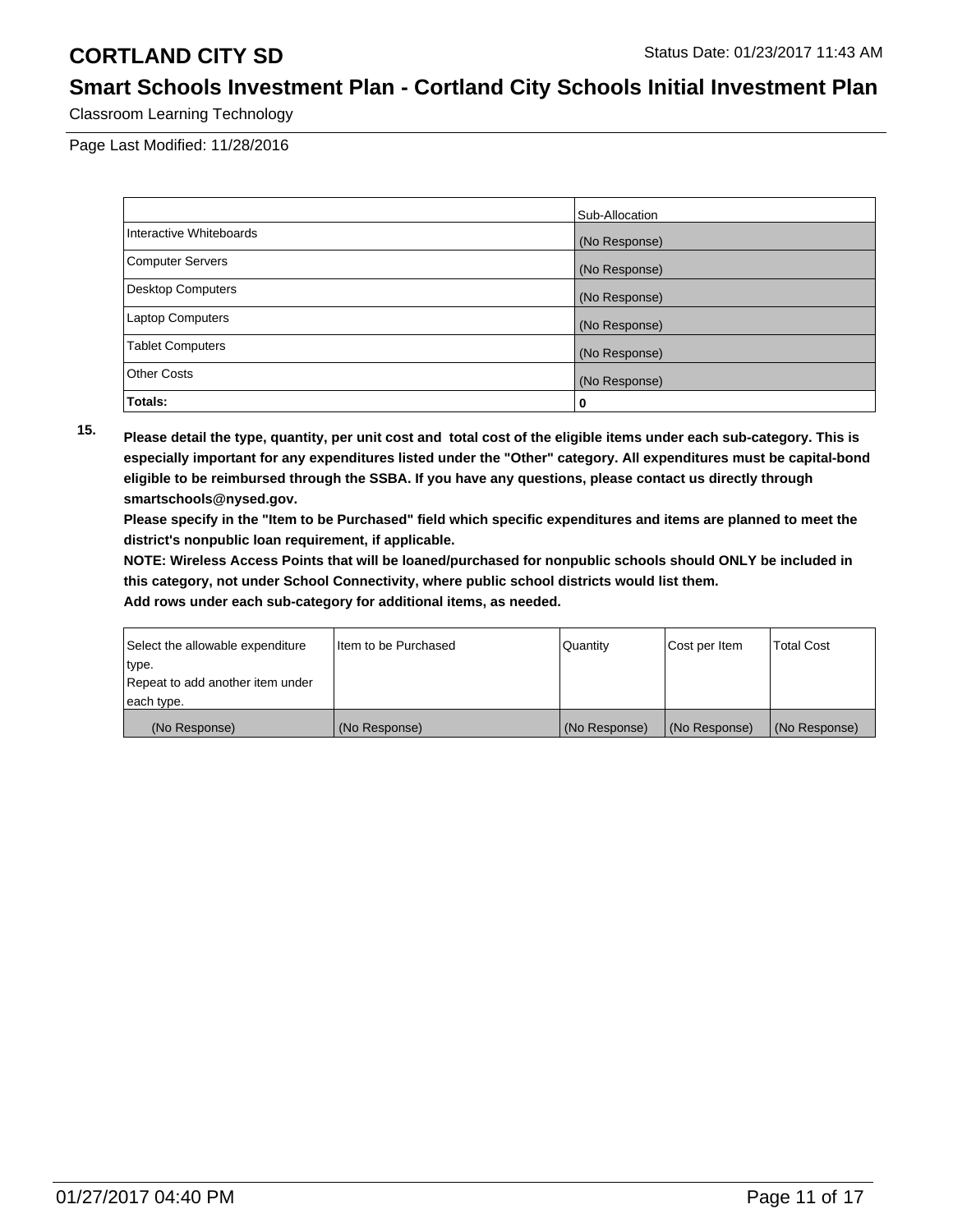#### **Smart Schools Investment Plan - Cortland City Schools Initial Investment Plan**

Pre-Kindergarten Classrooms

**1. Provide information regarding how and where the district is currently serving pre-kindergarten students and justify the need for additional space with enrollment projections over 3 years.**

(No Response)

- **2. Describe the district's plan to construct, enhance or modernize education facilities to accommodate prekindergarten programs. Such plans must include:**
	- **Specific descriptions of what the district intends to do to each space;**
	- **An affirmation that pre-kindergarten classrooms will contain a minimum of 900 square feet per classroom;**
	- **The number of classrooms involved;**
	- **The approximate construction costs per classroom; and**
	- **Confirmation that the space is district-owned or has a long-term lease that exceeds the probable useful life of the improvements.**

(No Response)

**3. Smart Schools Bond Act funds may only be used for capital construction costs. Describe the type and amount of additional funds that will be required to support ineligible ongoing costs (e.g. instruction, supplies) associated with any additional pre-kindergarten classrooms that the district plans to add.**

(No Response)

**4. All plans and specifications for the erection, repair, enlargement or remodeling of school buildings in any public school district in the State must be reviewed and approved by the Commissioner. Districts that plan capital projects using their Smart Schools Bond Act funds will undergo a Preliminary Review Process by the Office of Facilities Planning.**

**Please indicate on a separate row each project number given to you by the Office of Facilities Planning.**

| <b>Project Number</b> |  |
|-----------------------|--|
| (No Response)         |  |

**5. If you have made an allocation for Pre-Kindergarten Classrooms, complete this table.**

**Note that the calculated Total at the bottom of the table must equal the Total allocation for this category that you entered in the SSIP Overview overall budget.**

|                                          | Sub-Allocation |
|------------------------------------------|----------------|
| Construct Pre-K Classrooms               | (No Response)  |
| Enhance/Modernize Educational Facilities | (No Response)  |
| Other Costs                              | (No Response)  |
| Totals:                                  | $\mathbf{0}$   |

**6. Please detail the type, quantity, per unit cost and total cost of the eligible items under each sub-category. This is especially important for any expenditures listed under the "Other" category. All expenditures must be capital-bond eligible to be reimbursed through the SSBA. If you have any questions, please contact us directly through smartschools@nysed.gov.**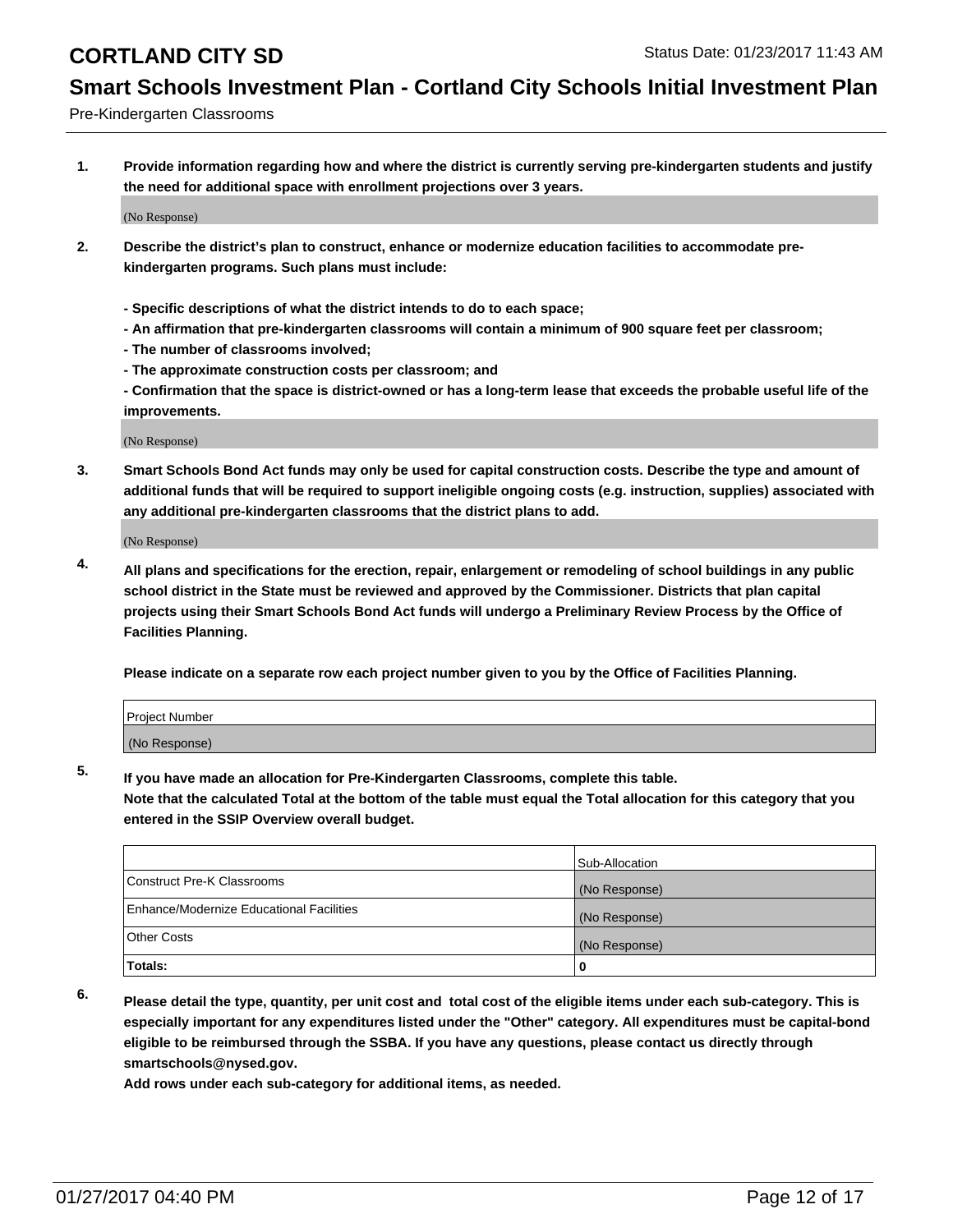# **Smart Schools Investment Plan - Cortland City Schools Initial Investment Plan**

Pre-Kindergarten Classrooms

| Select the allowable expenditure | Item to be purchased | Quantity      | Cost per Item | <b>Total Cost</b> |
|----------------------------------|----------------------|---------------|---------------|-------------------|
| type.                            |                      |               |               |                   |
| Repeat to add another item under |                      |               |               |                   |
| each type.                       |                      |               |               |                   |
| (No Response)                    | (No Response)        | (No Response) | (No Response) | (No Response)     |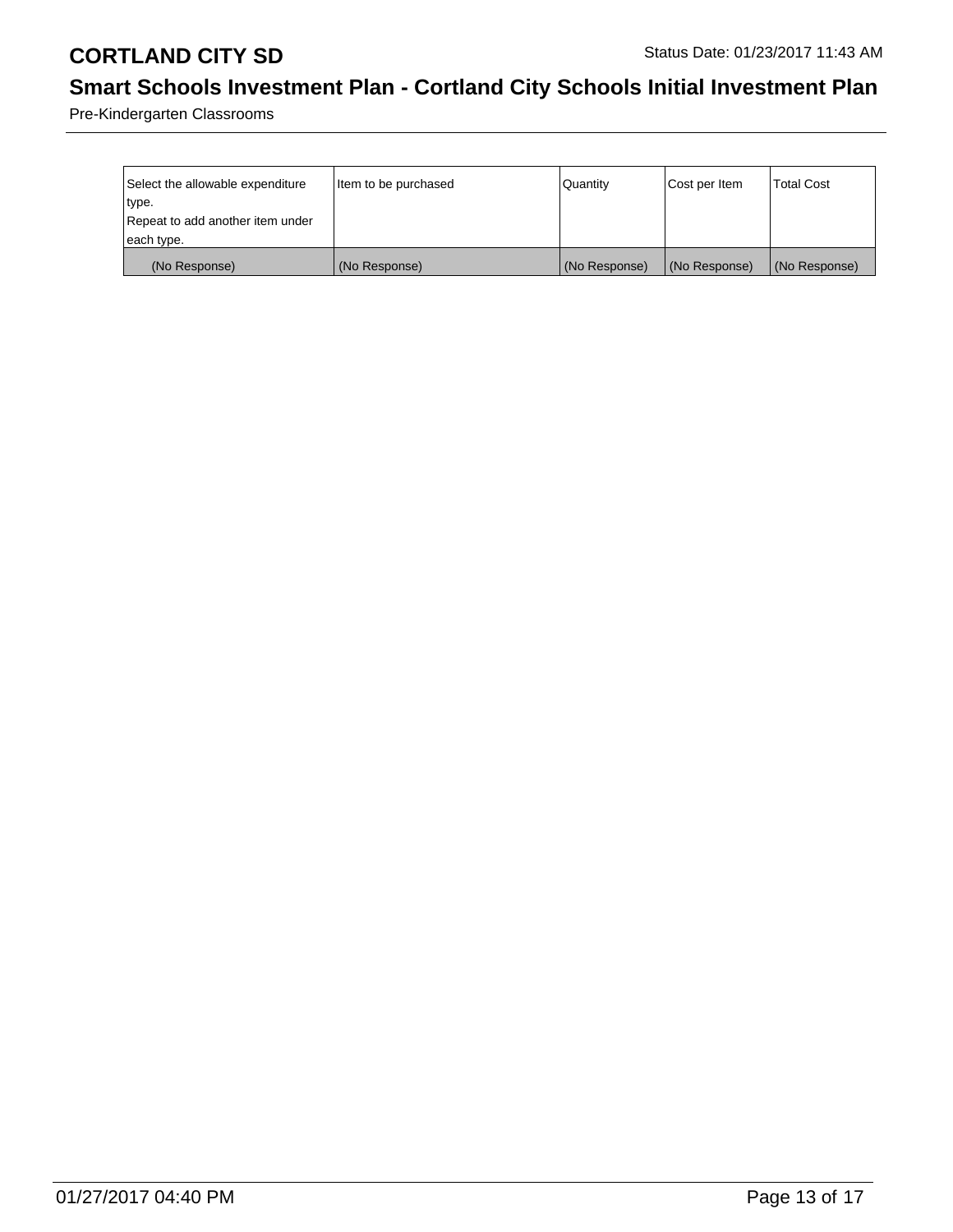#### **Smart Schools Investment Plan - Cortland City Schools Initial Investment Plan**

Replace Transportable Classrooms

**1. Describe the district's plan to construct, enhance or modernize education facilities to provide high-quality instructional space by replacing transportable classrooms.**

(No Response)

**2. All plans and specifications for the erection, repair, enlargement or remodeling of school buildings in any public school district in the State must be reviewed and approved by the Commissioner. Districts that plan capital projects using their Smart Schools Bond Act funds will undergo a Preliminary Review Process by the Office of Facilities Planning.**

**Please indicate on a separate row each project number given to you by the Office of Facilities Planning.**

| Project Number |  |
|----------------|--|
|                |  |
| (No Response)  |  |
|                |  |

**3. For large projects that seek to blend Smart Schools Bond Act dollars with other funds, please note that Smart Schools Bond Act funds can be allocated on a pro rata basis depending on the number of new classrooms built that directly replace transportable classroom units.**

**If a district seeks to blend Smart Schools Bond Act dollars with other funds describe below what other funds are being used and what portion of the money will be Smart Schools Bond Act funds.**

(No Response)

**4. If you have made an allocation for Replace Transportable Classrooms, complete this table. Note that the calculated Total at the bottom of the table must equal the Total allocation for this category that you entered in the SSIP Overview overall budget.**

|                                                | Sub-Allocation |
|------------------------------------------------|----------------|
| Construct New Instructional Space              | (No Response)  |
| Enhance/Modernize Existing Instructional Space | (No Response)  |
| Other Costs                                    | (No Response)  |
| Totals:                                        | 0              |

**5. Please detail the type, quantity, per unit cost and total cost of the eligible items under each sub-category. This is especially important for any expenditures listed under the "Other" category. All expenditures must be capital-bond eligible to be reimbursed through the SSBA. If you have any questions, please contact us directly through smartschools@nysed.gov.**

| Select the allowable expenditure | litem to be purchased | Quantity      | Cost per Item | <b>Total Cost</b> |
|----------------------------------|-----------------------|---------------|---------------|-------------------|
| type.                            |                       |               |               |                   |
| Repeat to add another item under |                       |               |               |                   |
| each type.                       |                       |               |               |                   |
| (No Response)                    | (No Response)         | (No Response) | (No Response) | (No Response)     |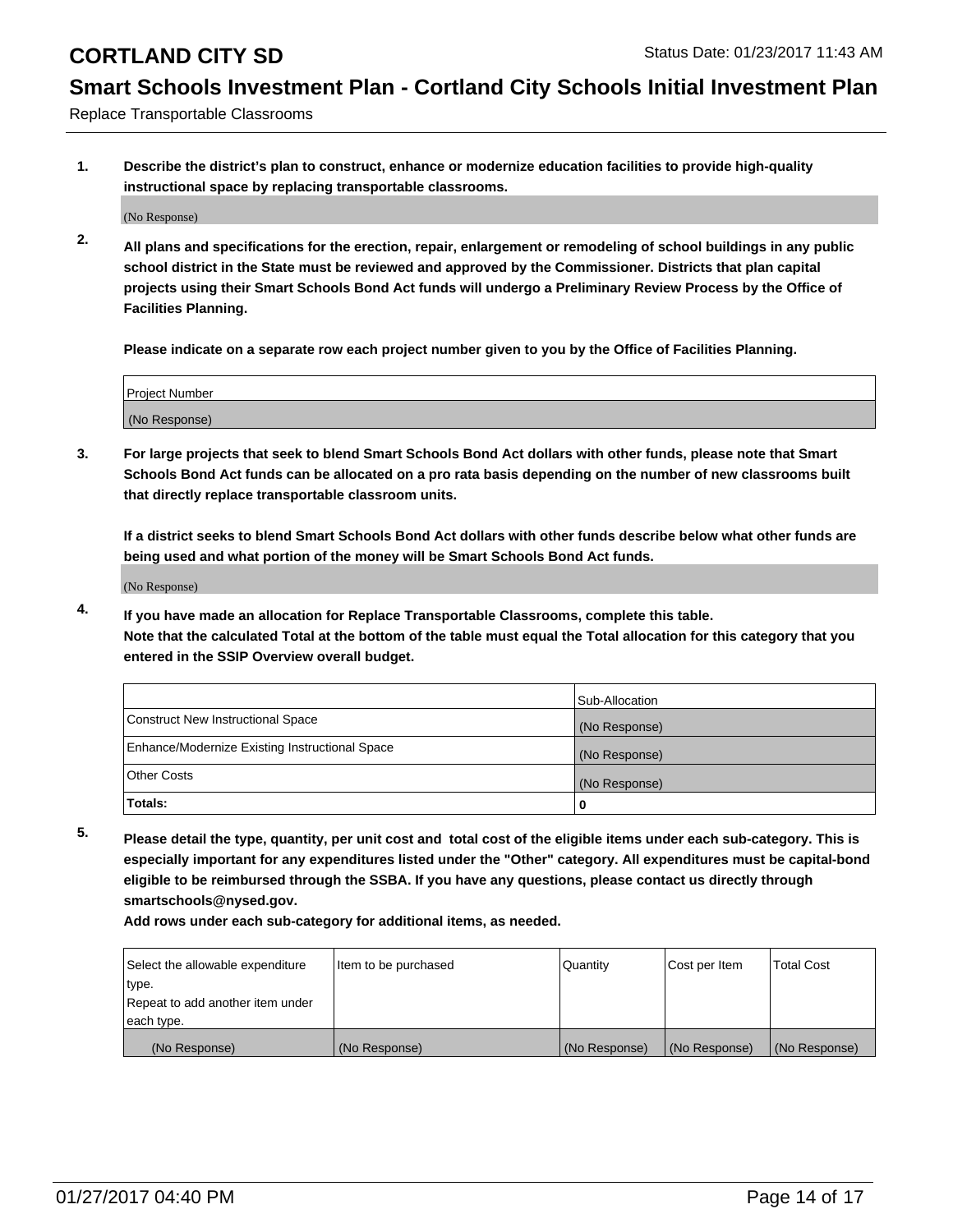## **Smart Schools Investment Plan - Cortland City Schools Initial Investment Plan**

High-Tech Security Features

**1. Describe how you intend to use Smart Schools Bond Act funds to install high-tech security features in school buildings and on school campuses.**

(No Response)

**2. All plans and specifications for the erection, repair, enlargement or remodeling of school buildings in any public school district in the State must be reviewed and approved by the Commissioner. Districts that plan capital projects using their Smart Schools Bond Act funds will undergo a Preliminary Review Process by the Office of Facilities Planning.** 

**Please indicate on a separate row each project number given to you by the Office of Facilities Planning.**

| Project Number |  |
|----------------|--|
| (No Response)  |  |

- **3. Was your project deemed eligible for streamlined Review?**
	- Yes
	- $\square$  No
- **4. Include the name and license number of the architect or engineer of record.**

| <i>Name</i>   | License Number |
|---------------|----------------|
| (No Response) | (No Response)  |

**5. If you have made an allocation for High-Tech Security Features, complete this table. Note that the calculated Total at the bottom of the table must equal the Total allocation for this category that you entered in the SSIP Overview overall budget.**

|                                                      | Sub-Allocation |
|------------------------------------------------------|----------------|
| Capital-Intensive Security Project (Standard Review) | (No Response)  |
| <b>Electronic Security System</b>                    | (No Response)  |
| <b>Entry Control System</b>                          | (No Response)  |
| Approved Door Hardening Project                      | (No Response)  |
| <b>Other Costs</b>                                   | (No Response)  |
| Totals:                                              | 0              |

**6. Please detail the type, quantity, per unit cost and total cost of the eligible items under each sub-category. This is especially important for any expenditures listed under the "Other" category. All expenditures must be capital-bond eligible to be reimbursed through the SSBA. If you have any questions, please contact us directly through smartschools@nysed.gov.**

| Select the allowable expenditure | Item to be purchased | Quantity      | Cost per Item | Total Cost    |
|----------------------------------|----------------------|---------------|---------------|---------------|
| type.                            |                      |               |               |               |
| Repeat to add another item under |                      |               |               |               |
| each type.                       |                      |               |               |               |
| (No Response)                    | (No Response)        | (No Response) | (No Response) | (No Response) |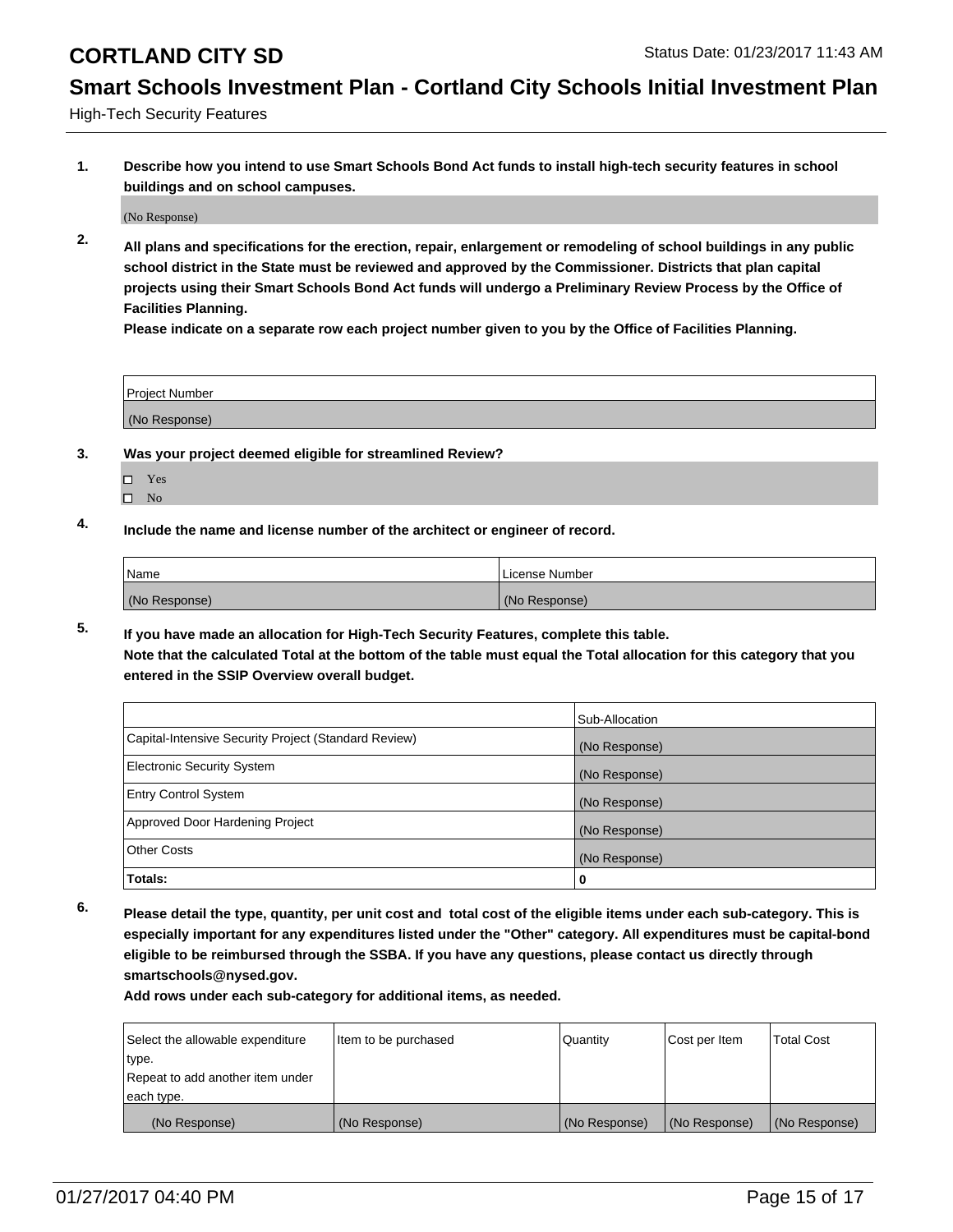**Smart Schools Investment Plan - Cortland City Schools Initial Investment Plan**

Report